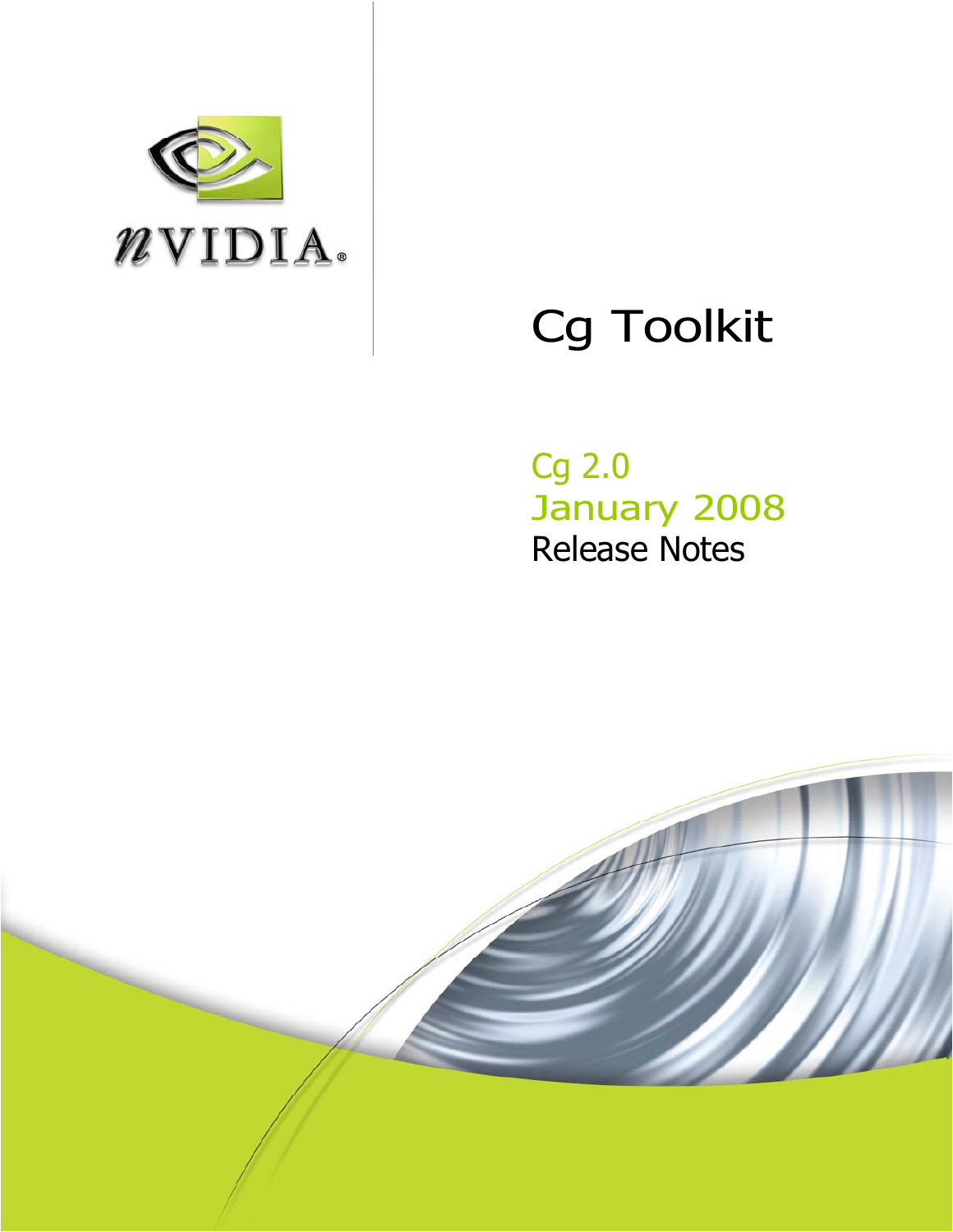## Cg Toolkit Release Notes

The Cg Toolkit allows developers to write and run Cg programs using a wide variety of hardware and OS platforms and graphics APIs.

Originally released in December 2002, the Toolkit now supports over 20 different DirectX and OpenGL profile targets. It provides a compiler for the Cg language, runtime libraries for use with the OpenGL and DirectX graphics APIs, support for the CgFX effect files, example applications, and extensive documentation.

The Cg 2.0 January 2008 release contains these changes to the previous SDK:

- The HLSL profiles can now run on SM2.0 and SM2.x hardware
- $\Box$  Fixed a multitexture sampler configuration bug with GLSL profiles in CgFX
- $\Box$  Fixed problems with using buffer semantics on pre-G80 class GPUs
- The set and get parameter routines now silently ignore "extra" components. For example, if cgSetParameter4f is used to send 4 values to a CG\_FLOAT2 parameter, the first two values are used but the last two are ignored.
- Added support for OSX x86\_64
- $\Box$  Fixed a bug with the path variable after installing Windows 64-bit dlls
- $\Box$  Added a new section on cgc to the documentation
- $\Box$  Completed the gp4 profile documentation
- $\Box$  Other general documentation improvements

The Cg 2.0 December 2007 release of Cg incorporated the following updates:

- New OpenGL GPU Program4 profiles
- New Direct3D9 HLSL translation profiles
- □ Support for geometry programs
- $\Box$  Support for constant buffers
- $\Box$  Support for texture arrays
- $\Box$  Support for true integer data types
- $\Box$  Performance improvements and bug fixes
- **Expanded documentation including a new version of the Language Specification**
- New OpenGL examples including:
	- examples/OpenGL/basic (from *The Cg Tutorial*)
		- 18\_cube\_map\_reflection:
		- 19\_cube\_map\_refraction:
		- 20\_chromatic\_dispersion: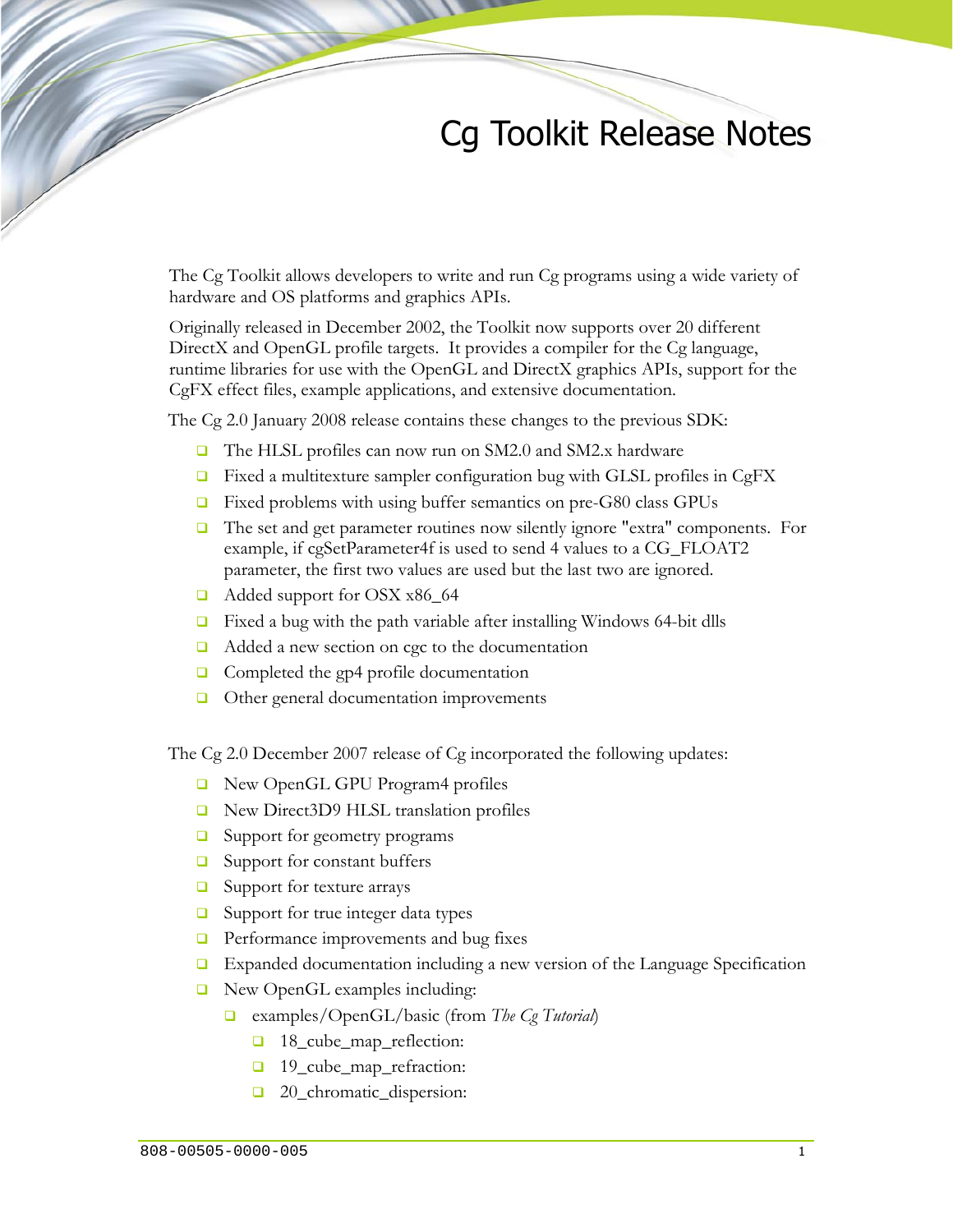- 21\_bump\_map\_wall:
- □ 25\_uniform\_fog:
- examples/OpenGL/advanced
	- **D** buffer\_lighting:
	- **q** cgfx\_boxfilter:
	- **c** cgfx\_texture\_array:
	- custom\_state\_assignments:
	- □ gs\_interp\_quad:
	- □ gs\_md2render:
	- **g**s\_quadnormal:
	- $\Box$  gs\_shrinky:
	- **g**s\_simple:
	- **u** interpolation\_modifier:
	- texture\_array:
	- **u** vertex\_texture:

Cg 1.5 applications should work with Cg 2.0 without the need to recompile the program. See "Compatibility Notes," below, for more information.

Visit the NVIDIA Cg website at developer.nvidia.com/page/cg\_main.html for complete availability and compatibility information.

Bug reports, issues, and feedback can be sent to cgsupport@nvidia.com.

## Compatibility Notes

Previous releases of Cg allowed you to store more values in a parameter than indicated by the parameter's type. For example, one could use cgGLSetParameter4f to store four values into a parameter of type CG\_FLOAT (not CG\_FLOAT4). All four values could later be retrieved using a get call which requested more than one value. However, this "feature" conflicts with the GLSL approach and also leads to issues with parameters mapped into BUFFERS. So, beginning with this release any components beyond the number indicated by the parameter type are ignored. This will lead to problems if your application depended upon the prior behavior.

Otherwise, there aren't any known compatibility issues with programs written against Cg 1.5. For programs written against Cg 1.4 or earlier, refer to the Compatibility Notes section of the release notes for Cg 1.5.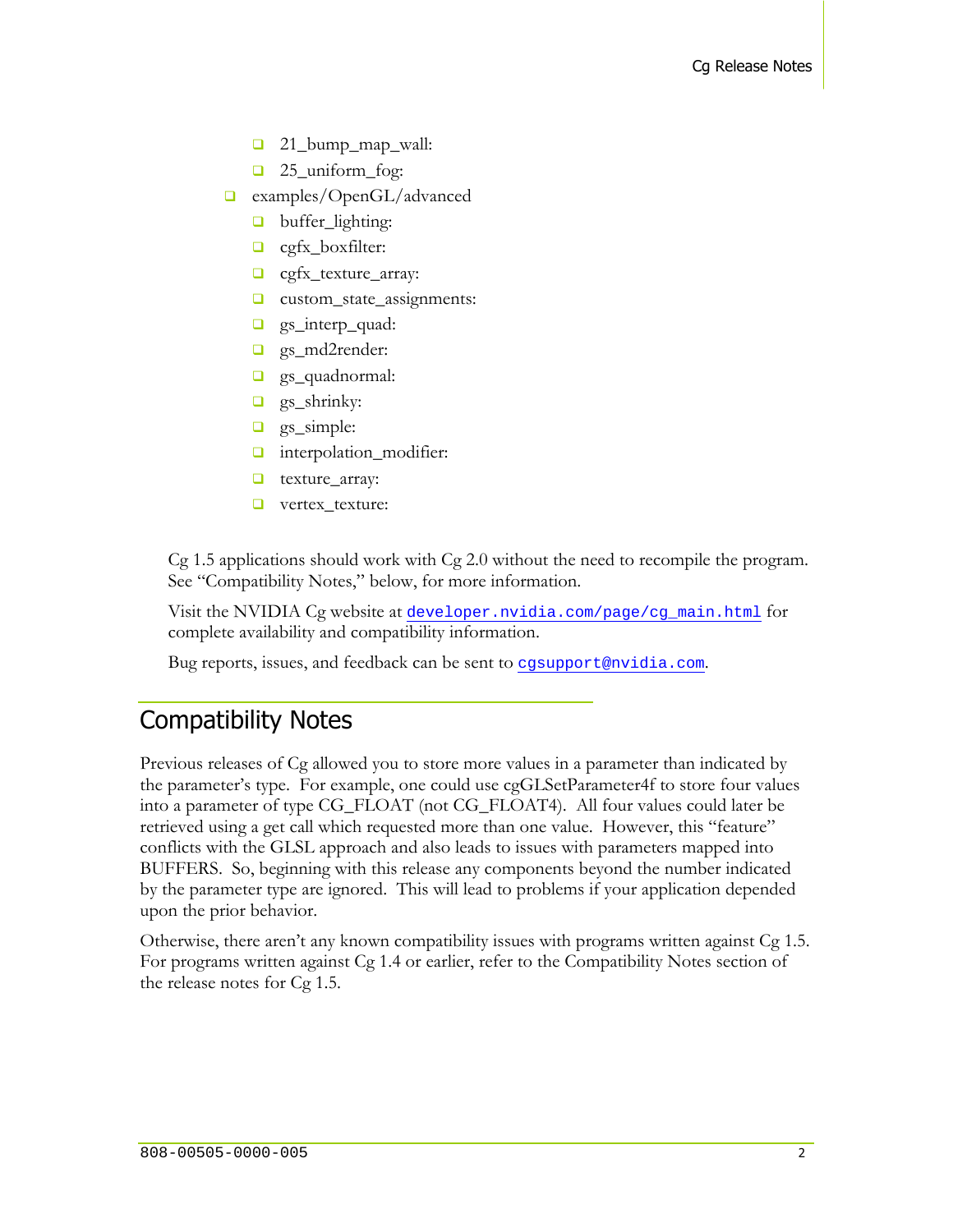## Supported OS/Hardware Platforms

Cg is available for these platforms:

- Windows 32
- $\Box$  Windows 64
- $\Box$  Linux x86
- $\Box$  Linux x86-64
- MacOS 10.4 (Tiger)
- MacOS 10.5 (Leopard)
- $\Box$  Solaris 10 x86

The Cg Runtime libraries include:

- The Cg core runtime library for managing parameters and loading programs
- □ The CgGL runtime library for OpenGL based applications
- □ The CgD3D8 runtime library for DirectX 8 based applications
- $\Box$  The CgD3D9 runtime library for DirectX 9 based applications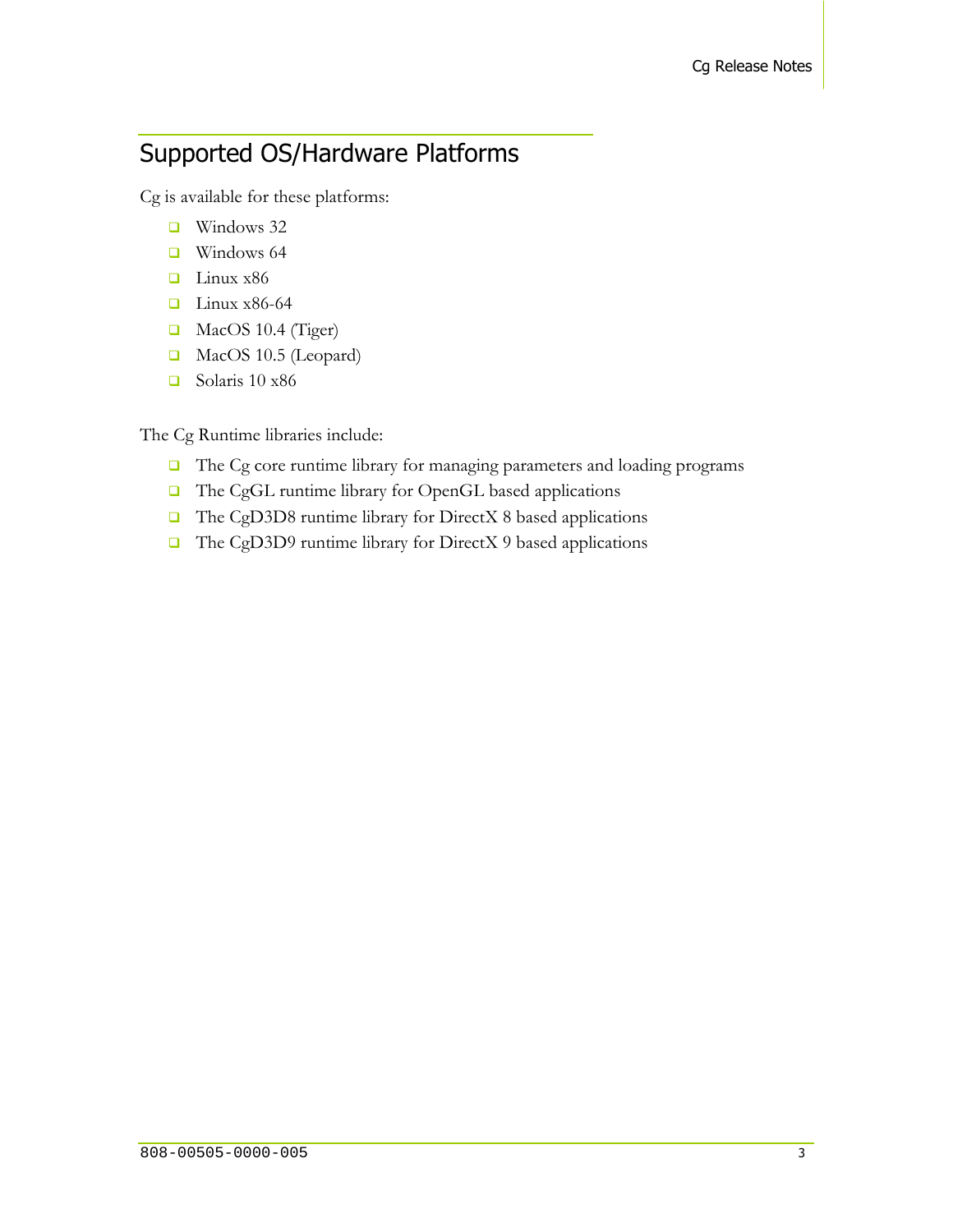## Supported Profiles

The Cg compiler currently supports the following hardware profiles:

#### OpenGL

- **gpu\_gp** NV\_geomemtry\_program4
- **gpu\_vp** NV\_vertex\_program4
- **gpu\_fp** NV\_fragment\_program4
- **glslv** OpenGL Shading Language (GLSL) for OpenGL 2.0 vertex shader
- **glslf** OpenGL Shading Language (GLSL) for OpenGL 2.0 fragment shader
- **arbvp1** ARB\_vertex\_program 1.0
- **arbfp1** ARB\_fragment\_program 1.0
- **vp40** ARB\_vertex\_program + NV\_vertex\_program2 option
- **fp40** ARB\_fragment\_program + NV\_fragment\_program2 option
- **vp30** NV\_vertex\_program 2.0
- **fp30** NV\_fragment\_program 1.0
- **vp20** NV\_vertex\_program 1.0
- **fp20** NV\_register\_combiners and NV\_texture\_shader

#### DirectX 8 & 9

- **vs\_1\_1** Vertex Shader 1.1
- **ps\_1\_1** Pixel Shader 1.1
- **ps\_1\_2** Pixel Shader 1.2
- **ps\_1\_3** Pixel Shader 1.3

#### DirectX 9

- **vs** 2 0 Vertex Shader 2.0
- **vs** 2 x Extended VS 2.0
- **ps\_2\_0** Pixel Shader PS 2.0
- **ps\_2\_x** Extended PS 2.0

#### DirectX 9.0c

- **hlslv HLSL9** Vertex Shader
- **hlslf** HLSL9 Fragment Shader
- **vs\_3\_0** Vertex Shader Model 3.0
- **ps\_3\_0** Pixel Shader Model 3.0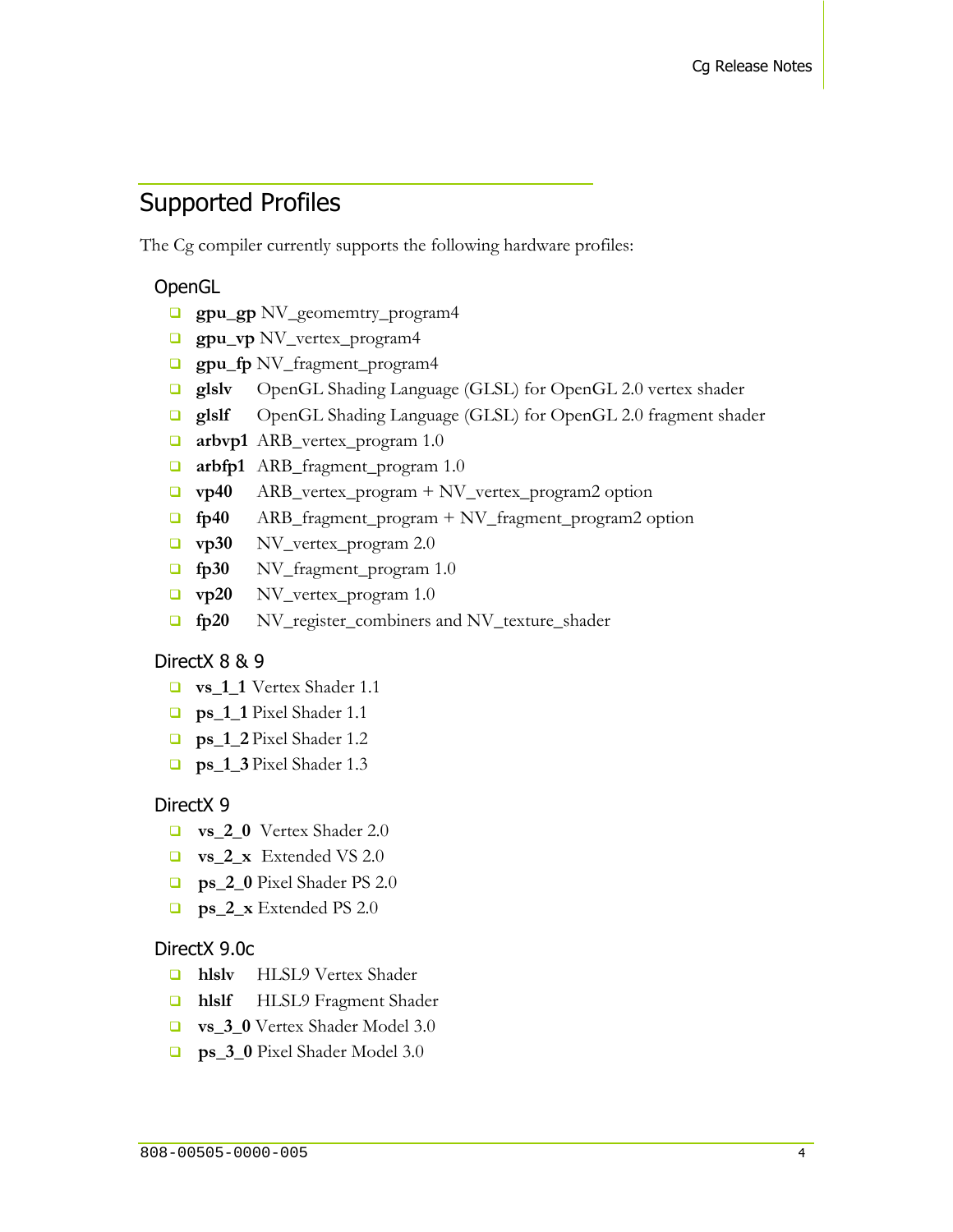## Improvements & Bug Fixes

#### **Improvements**

- $\Box$  Single threaded programs can now disable the thread locking introduced in Cg 1.5.
- $\Box$  The new examples are now packaged in the non-Windows installers.

## Improvement: CgFX

 $\Box$  Increased compatibility with HLSL FX files.

#### Improvement: Documentation

- **Note**: The Cg Users Manual has **not** been updated for Cg 2.0.
- New version of the Cg Language Specification
- $\Box$  New reference pages for the new Runtime API features
- New CgFX standard state manual pages
- □ Updated Standard Library documentation and Profile reference pages

#### Bug Fixes

■ Numerous bugs have been fixed.

#### Known issues

#### Known runtime issues

- **cgCopyProgram** and **cgCopyEffect** do not work.
- Loading precompiled code via **CG\_OBJECT** in **cgCreateProgramFromFile** doesn't work for shaders which use semantic type modifiers.
- $\Box$  The DirectX 8 runtime does not support Cg interfaces.
- $\Box$  The Cg runtime does not support creating shared parameters containing varying members.
- □ Unsized arrays and interface parameters cannot currently be used on the right-hand side of state assignments. Doing so will trigger an error.
- Values set by cgGLSetOptimalOptions(...) can be un-set after a call to cgDestroyContext( ). As a work around, call cgGLSetOptimalOptions( ) after each call to cgDestroyContext( ) when more Cg contexts are going to be created.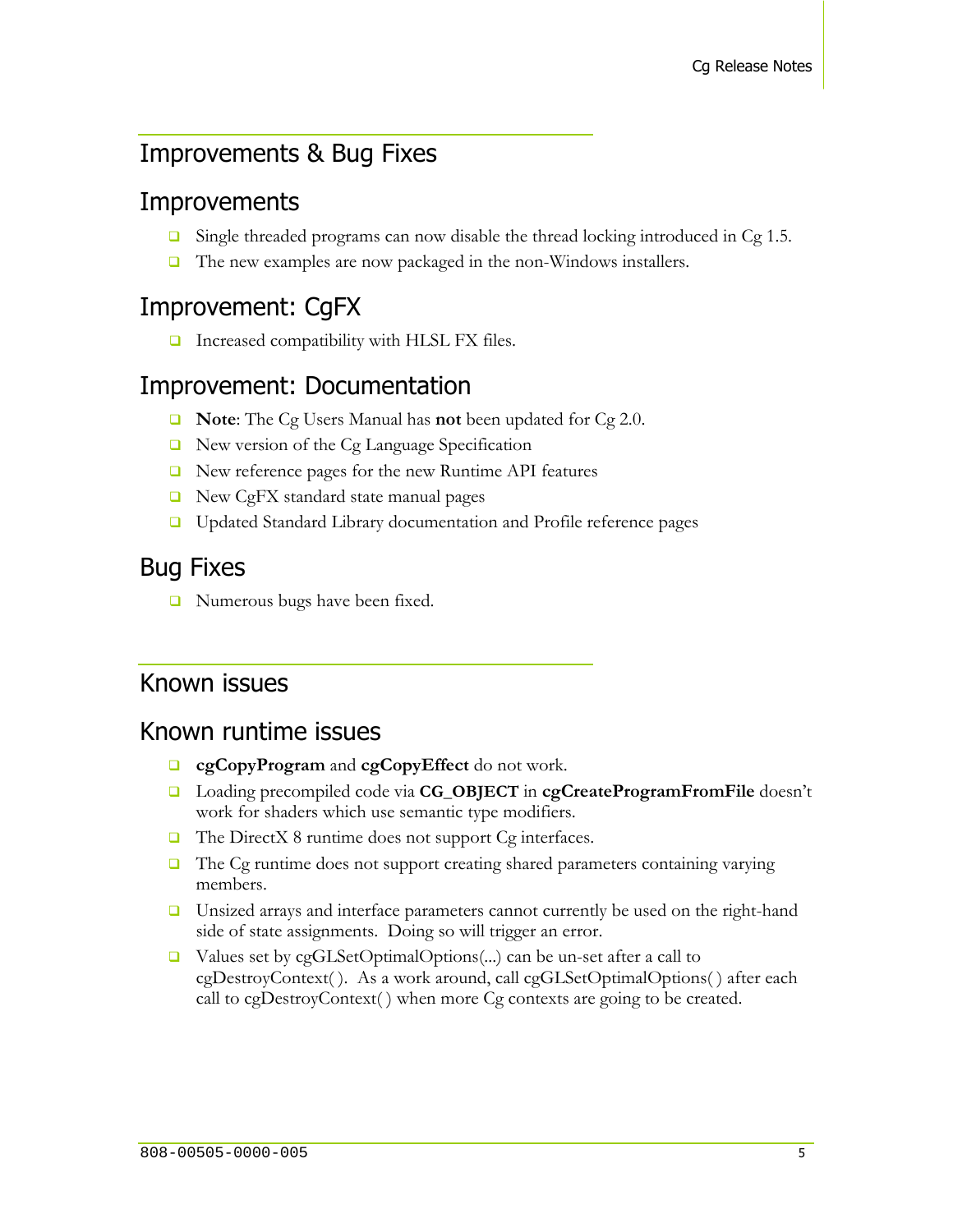#### Known compiler issues

- **Q** Long shader programs that make heavy use of interfaces may still see very long compiler times.
- $\Box$  Very little error checking is performed on the OpenGL state semantics string (state.\*); it is just copied to the output assembly. As a result, a typo in the string may compile correctly, and no error will be apparent until the application attempts to load the assembly shader.
- **E**rror reporting: Some error and warning messages are not as clear as they could be. Some of the issues to be aware of are:
	- Reported line numbers do not match source code lines when standard library functions are being used
	- In some cases, errors are not reported in the order they appear in the program
	- **E** Errors are not reported when constants are out of range for untyped constants.
- Gide-effects in conditional expressions ('?:') and logical expressions ('&&' and '||') are always evaluated, regardless of the condition, as specified in the Cg language specification. Hence developers need to watch out for this case.
- At most one binding semantic per uniform variable is supported by the compiler. Multiple profile-specific binding semantics per uniform variable are not supported.
- $\Box$  Only loops with a single induction variable are unrolled. Loops that require more than 1 induction variable will fail to compile on older profiles that do not support loops.
- $\Box$  Local variable arrays which are written to in one block of code, and then read via a non-constant index in a different block will fail to compile on older hardware that does not support this feature. Current hardware supports this feature.
- Invalid Cg programs can, at times, generate invalid code, instead of a compiler error.

#### Known profile-specific issues

- $\Box$  The ps2\* profiles do not support MRTs
- **Because the underlying hardware support for the fp20 and ps\_1\_\* profiles is quite** limited and inflexible, it isn't always possible to compile even seemingly simple Cg programs under these profiles. For more details on these limitations, please see the NV\_register\_combiners and NV\_texture\_shader OpenGL extension specifications, or the DirectX PixelShader 1.\* specifications.
- □ The FOG varying input semantic is not yet supported under the fp20 profile.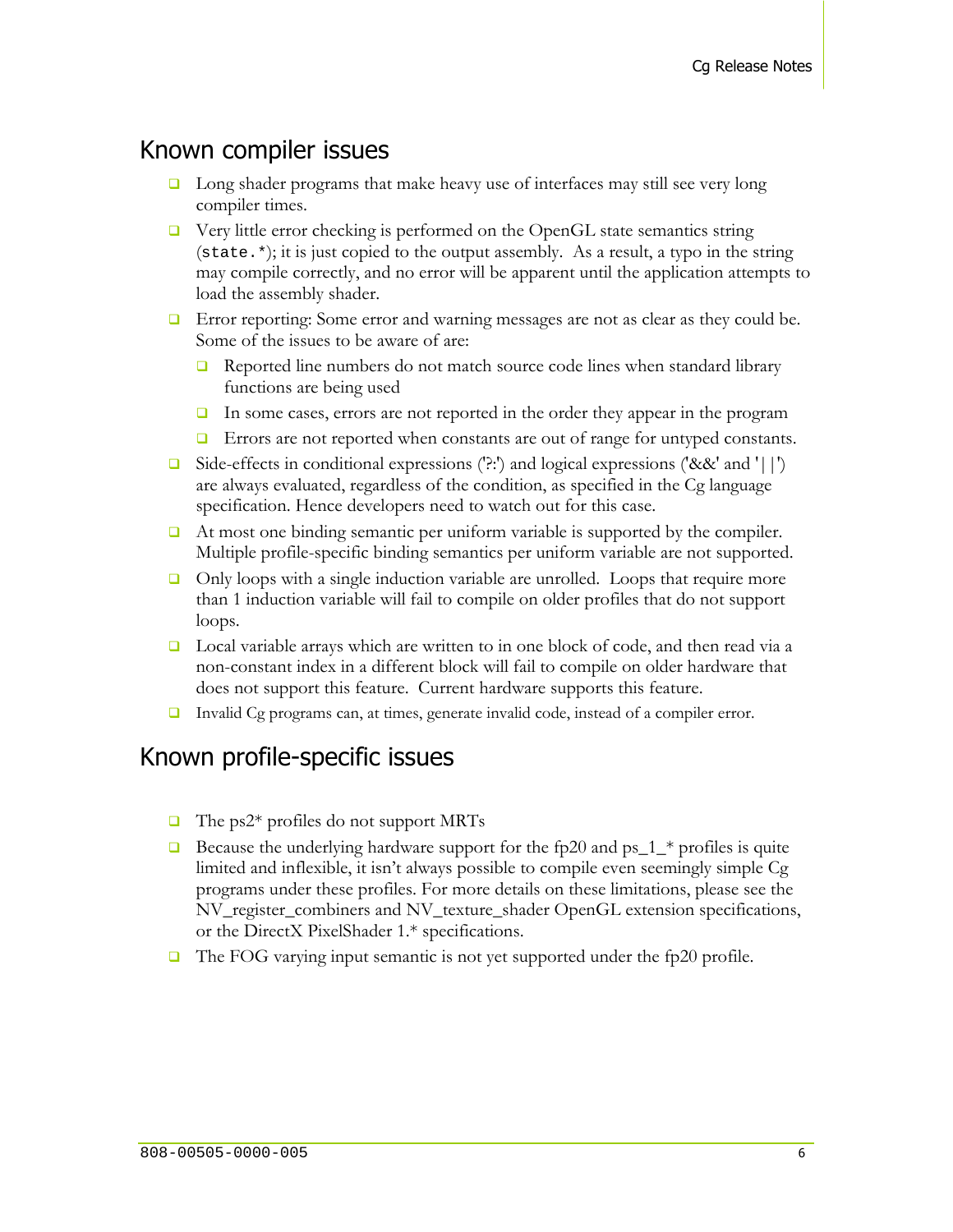#### New API

Cg 2.0 adds new API for features like constant buffers and geometry programs. Here is the complete list of new routines:

**cgCopyEffect cgCreateBuffer cgCreateObj cgCreateObjFromFile cgDestroyBuffer cgDestroyObj cgGLCreateBuffer cgGLGetBufferObject cgGetBufferSize cgGetConnectedStateAssignmentParameter cgGetLockingPolicy cgGetParameterBufferIndex cgGetParameterBufferOffset cgGetParameterResourceSize cgGetParameterResourceType cgGetParameterSettingMode cgGetProgramBuffer cgGetProgramBufferMaxIndex cgGetProgramBufferMaxSize cgGetProgramInput cgGetProgramOutput cgGetSemanticCasePolicy cgGetStringAnnotationValues cgMapBuffer cgSetBufferData cgSetBufferSubData cgSetLockingPolicy cgSetParameterSettingMode cgSetProgramBuffer cgSetSemanticCasePolicy cgUnmapBuffer cgUpdateProgramParameters**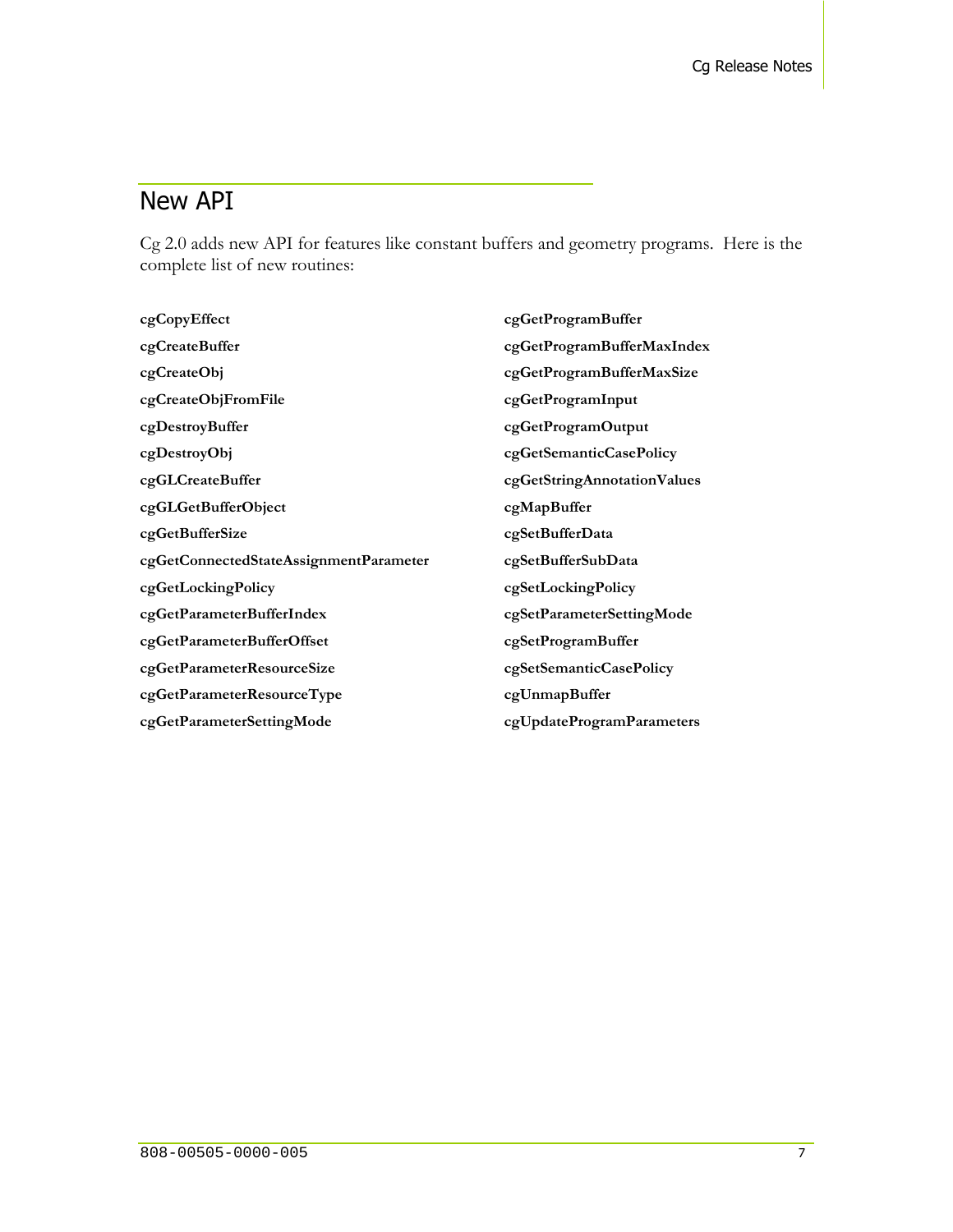#### Release Types

Cg 2.0 is released in two forms:

- 1. The Cg Toolkit provides a complete Cg Software Development Kit (SDK) including documentation, examples, standalone compiler, headers and libraries.
- 2. Cg Binary Distributions provide updated redistributable libraries that Cg-based applications can ship with.

SDK versions are released as platform specific installers containing the full toolkit (libraries, documentation, examples, etc.) They can be downloaded from

http://developer.nvidia.com/object/cg\_toolkit.html

Binary distributions contain only the libraries, and all supported platforms are bundled in a single file. The libraries supplied in a binary distribution should be feature-for-feature and bug-for-bug compatible across all the platforms supported by a given distribution (meaning are all compiled from the same source code). Cross-platform software vendors are encouraged to redistribute Cg libraries from a single binary distribution to minimize platform variances in Cg.

Cg binary distributions can be found at

http://developer.nvidia.com/object/cg-redistributable-binaries.html

#### Distribution License

The docs directory contains a file Cg\_Redist\_License.pdf providing a non-exclusive, worldwide, royalty free licensee for redistributing Cg with your applications. See this license for details.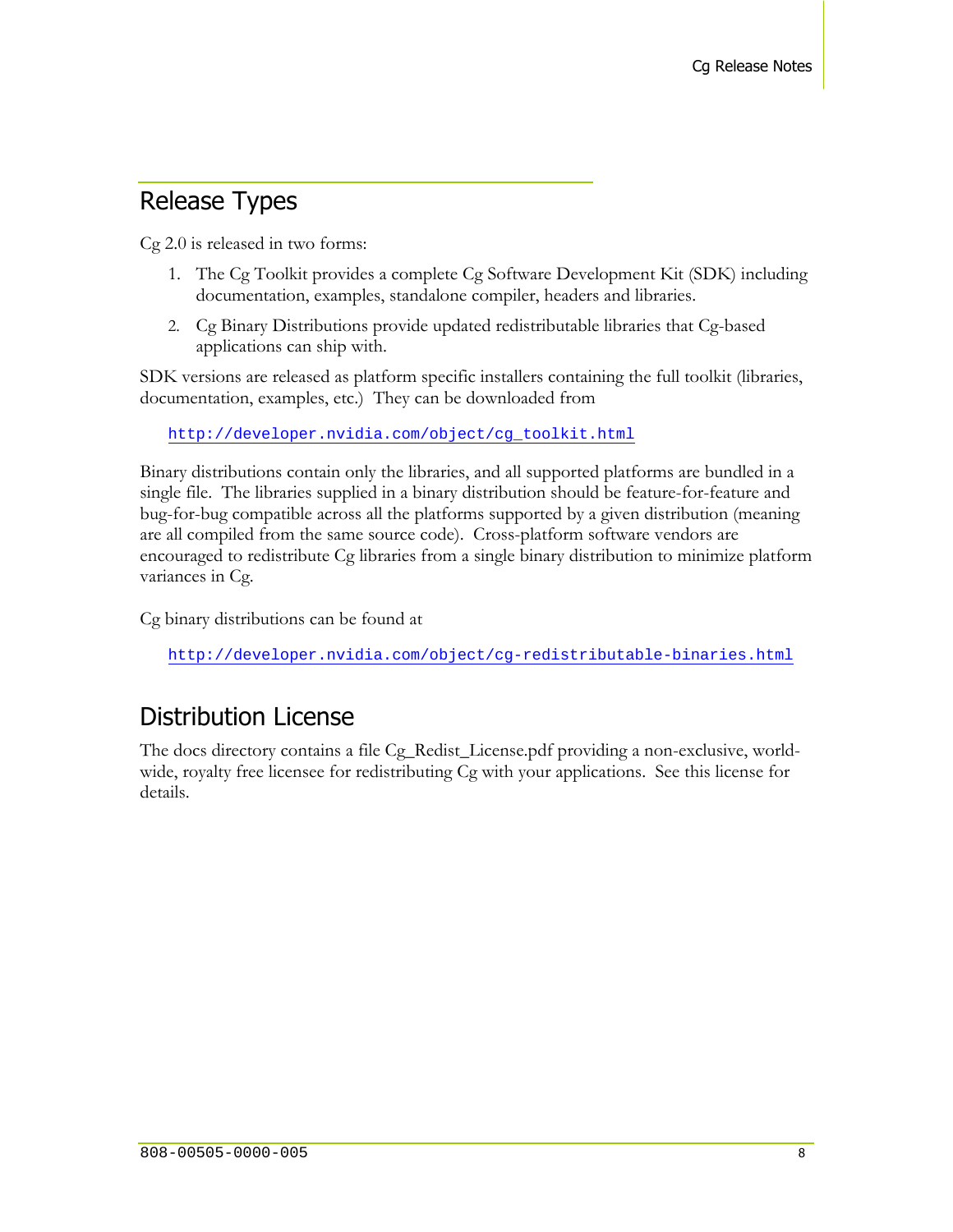## Release History

The following table summarizes release dates and library versions for Cg releases:

| Cg Release Name | <b>Release Date</b> | <b>Library Version</b> |
|-----------------|---------------------|------------------------|
| -SDK1           | 12/12/07            | 2.0.0010               |
| beta            | 11/01/07            | 2.0.0008               |

The Cg library version is returned by cgGetString(CG\_VERSION)

## Change History

#### 2.0.0010

- Added stdlib documentation and better profile documentation
- **Plugged several memory leaks**
- **Improved HLSL FX compatibility**
- **Plus other bug fixes and performance improvements**

#### 2.0.0008

New features, bug fixes, and performance improvements